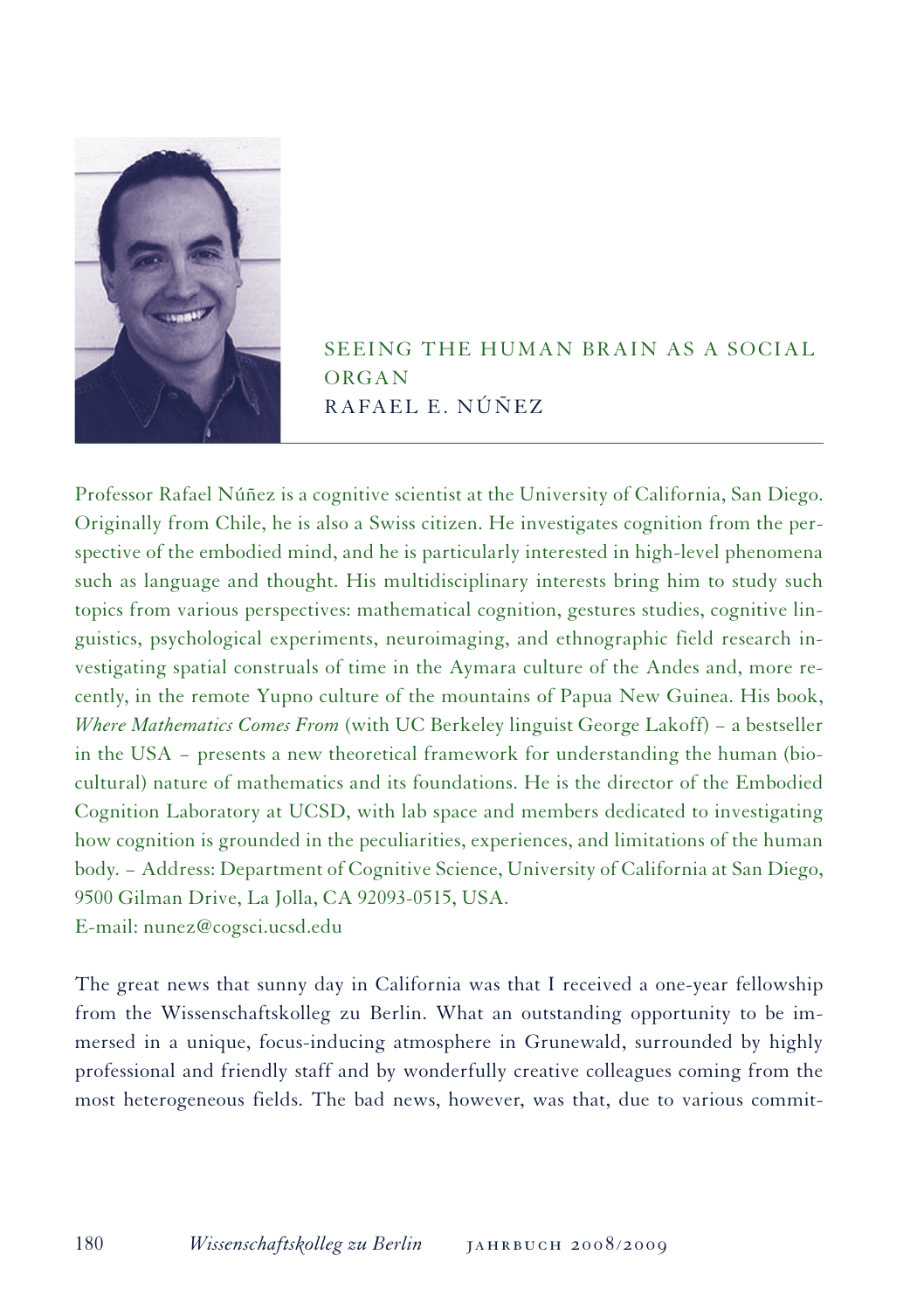ments I still had hanging back at the University of California, San Diego, I could only come to Berlin for 5 months. (Unless you are dying to pursue an academic career as a Dean or Vice-Chancellor, not my cup of tea, I strongly recommend avoiding such commitments!) So, eventually, in early March, eager to be back in Europe (where I had spent many years of my life), I had the pleasure of joining the Wiko and the focus group convened by Holk Cruse with the rather humble title "Understanding the Brain".

During my wonderful stay at the Wiko I worked on many projects, from academic articles to grant proposals and from the organization of scientific meetings to the planning of a fieldwork in a remote mountainous region in Papua New Guinea right after the end of my stay in Berlin. But, beyond the hectic minutia of academic production, Wiko provided for me the right conditions to work on a deeper level, sketching a line of research I had been trying to figure out for several years. One, when properly fleshed out, would help me address many of the major problems I see interfering with a genuine understanding of the inherent cultural nature of the human brain and the extraordinary phenomena it sustains. That is, an understanding of the human brain as, essentially, a social organ, not − as it is usually conceived in contemporary mainstream science − as the self-contained organ inside our skulls that dictates how to manipulate representations of pre-given beliefs, concepts, and objects of the outside world. The line of inquiry I have been entertaining while at Wiko implies an investigation of how the phenotypical brain is brought into being *outside of natural selection* supporting and making possible what we shape up culturally, which is nothing other than most of what we do: everyday sensemaking, language, politics, poetry, music, fashion, religion, business, sports, humor, science, and mathematics, to mention just a few things. My impression is that during my stay at Wiko I made *some* progress.

When studying the human mind, the issues are, of course, gigantic and complex. So in my practice as a cognitive scientist I have attempted to address them in a more tractable form by focusing on some specific aspects of mental phenomenon: human abstraction. An important challenge for understanding human abstraction in naturalistic terms is how to avoid the major well-established dogmas and assumptions existing in contemporary science: that human thinking is best studied via formal logic; that the main feature of human language is grammar; that the mind can be understood mainly in terms of bottom-up mechanisms, from molecules to cells to brain areas to behaviors; that the body is merely a physical "hardware" for the mind, and so on. Such assumptions seem to me to be overly simplistic, reductionistic, and unnecessarily nativist, getting in the way of understanding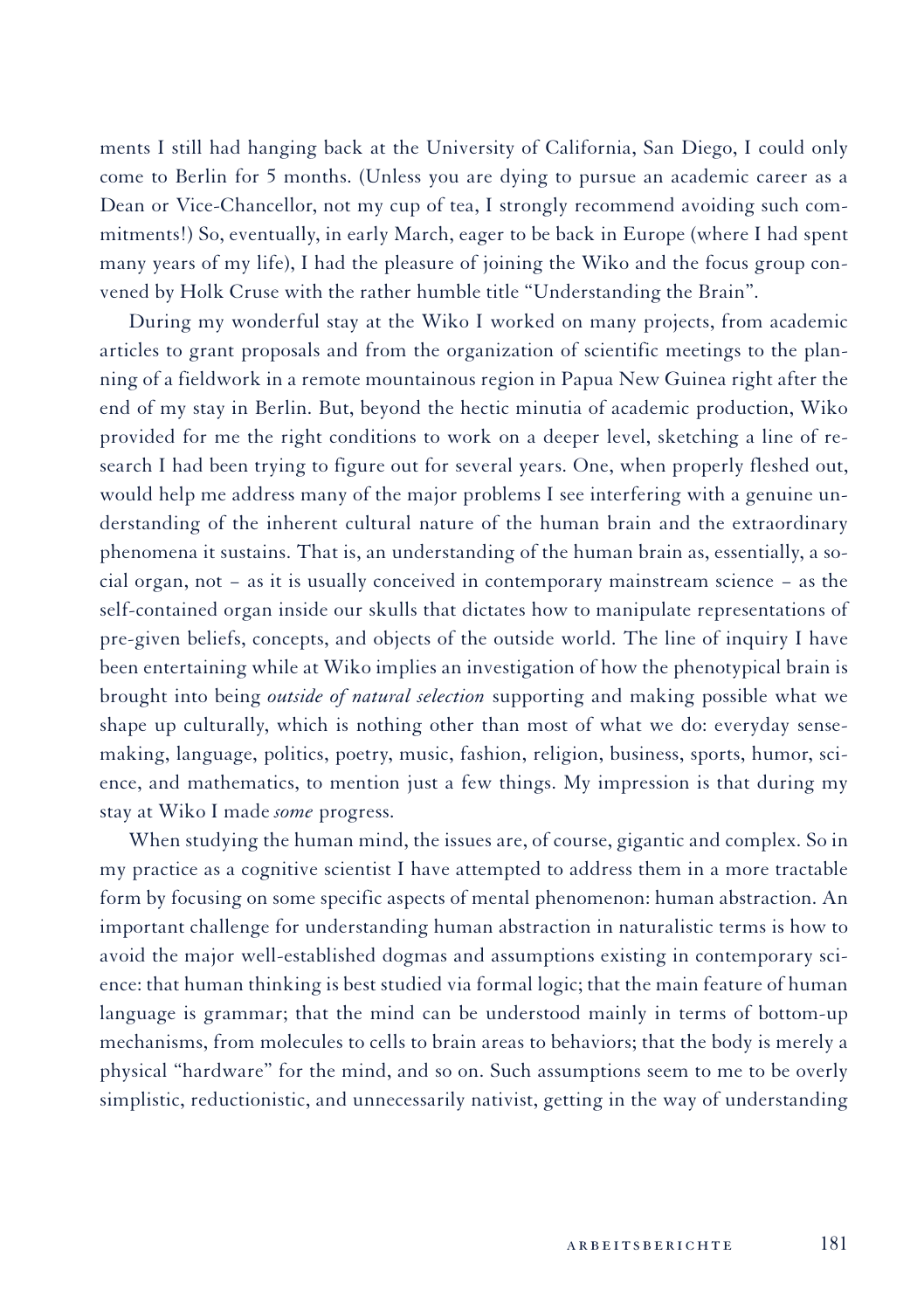the universe of phenomena that makes as humans. An important line of results we have obtained has come from the study of the nature of mathematics and of the use of metaphor and other construals, both in everyday language and in technical conceptualizations. So far the moral has been: human abstraction is intrinsically historical and cultural (i. e., abstract ideas are not genetically determined), and the human brain seems to be a social organ that sustains such productivity through the phenotypical variation of communities of biological beings. Some of the pieces I worked on along these lines while at Wiko can be briefly described as follows:

What is the nature of numbers and arithmetic?

In a piece I completed while at Wiko I argued that number concepts and arithmetic are neither hardwired in the brain, nor do they exist out there in the universe. Innate subitizing and early cognitive preconditions for number − which we share with many other species − cannot provide the foundations for the precision, richness, and range of number concepts and simple arithmetic, let alone that of more complex mathematical concepts. Numbers and arithmetic, and mathematics in general, have unique features − precision, objectivity, rigor, generalizability, stability, symbolizability, and applicability to the real world – that must be accounted for. In this piece I suggest that numbers and arithmetic are sophisticated human concepts developed only recently in human history, realized through precise combinations of non-mathematical, everyday cognitive mechanisms that make human imagination and abstraction possible. One such mechanism, conceptual metaphor, is a neurally instantiated inference-preserving, cross-domain mapping that allows the conceptualization of abstract entities in terms of grounded bodily experience. In this text I analyzed how the inferential organization of the properties and "laws" of arithmetic emerge metaphorically from everyday meaningful actions. Numbers and arithmetic are thus the product of the highly biologically constrained interaction of individuals with the appropriate cultural-historically phenotypic variation supported by language, writing systems, education, and the environment in which they are immersed.

What can we learn from spatial construals in Amerindian cultures of the Andes?

In order to indicate the relative position of ordinary objects, speakers of Aymara − an Amerindian language from the Andes highlands – widely use absolute frames of reference, especially involving the east. Whereas absolute frames of reference are usually encoded in lexemes that refer directly to extrinsic entities (e. g., hills, valleys, or cardinal points), in Aymara they are encoded in lexemes that refer to the body: *nayra* ("eye", "sight", "front") and *qhipa* ("back", "behind"). For instance, an object *A* located to the east